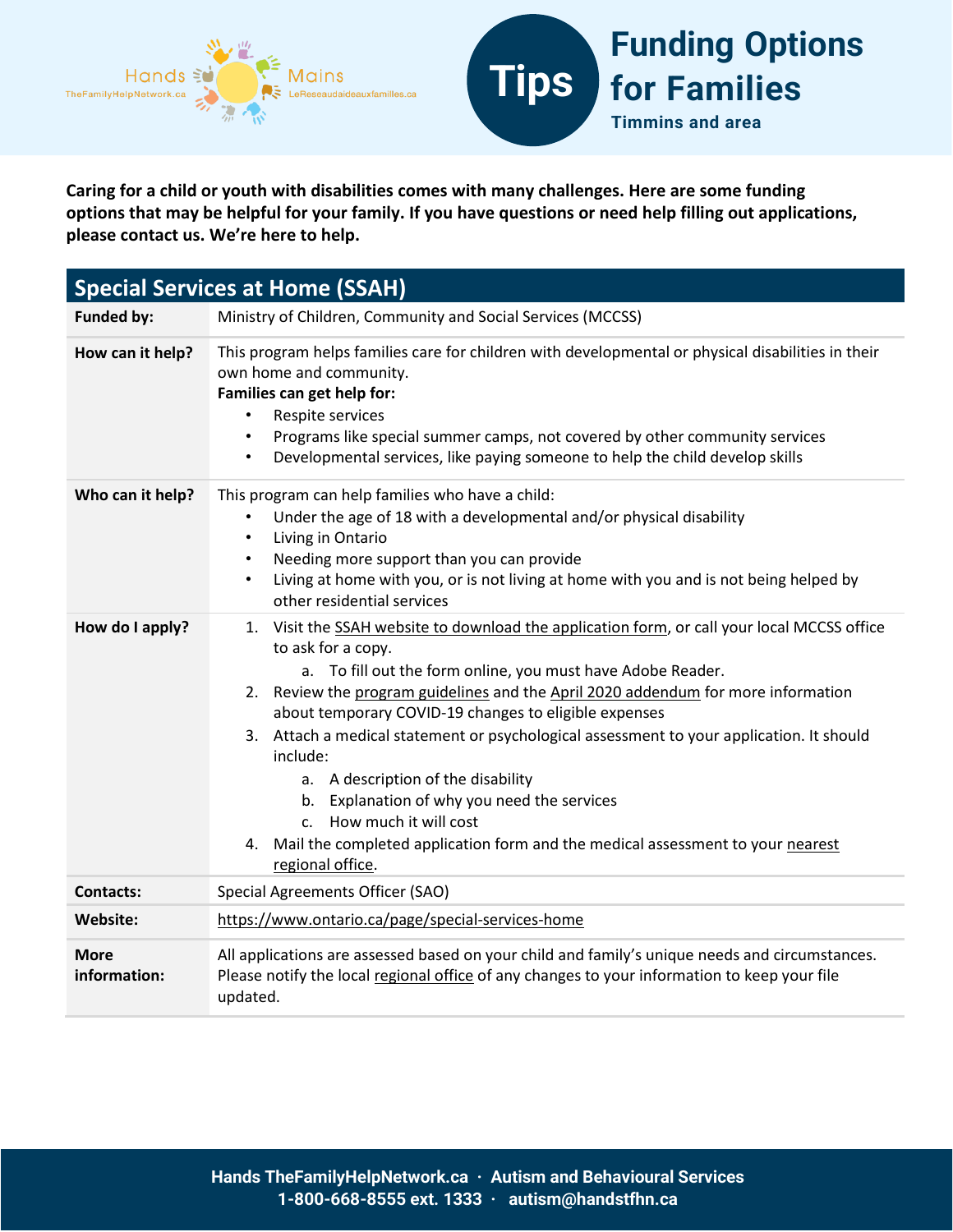



| <b>Disability Tax Credit (DTC)</b> |                                                                                                                                                                                                                                                                                                                                                                                                                                                                                                                                                                                                                                                                                                                                                                                                         |
|------------------------------------|---------------------------------------------------------------------------------------------------------------------------------------------------------------------------------------------------------------------------------------------------------------------------------------------------------------------------------------------------------------------------------------------------------------------------------------------------------------------------------------------------------------------------------------------------------------------------------------------------------------------------------------------------------------------------------------------------------------------------------------------------------------------------------------------------------|
| <b>Funded by:</b>                  | <b>Canadian Government</b>                                                                                                                                                                                                                                                                                                                                                                                                                                                                                                                                                                                                                                                                                                                                                                              |
| How can it help?                   | If you have a child with special needs, the Disability Tax Credit (DTC) is a non-refundable tax<br>credit that helps people with disabilities, or their supporting persons reduce the amount of<br>income tax they may have to pay. People may claim the disability amount once they are eligible<br>for the DTC. This amount includes a supplement for persons under 18 years of age at the end of<br>the year. This tax credit can be transferred to a supporting family member who provided regular<br>and consistent support for one or more of the basic necessities of life such as food, shelter or<br>clothing to the person.<br>Being eligible for the DTC can open the door to other federal, provincial, or territorial programs<br>like:<br>Registered Disability Savings Plan<br>$\bullet$ |
|                                    | <b>Working Income Tax Benefit</b><br><b>Child Disability Benefit</b><br>$\bullet$                                                                                                                                                                                                                                                                                                                                                                                                                                                                                                                                                                                                                                                                                                                       |
| Who can it help?                   | Parents or legal guardians may apply for the DTC, if their child has a severe and prolonged<br>impairment that has lasted or is expected to last at least 12 months, and has effects of an<br>impairment that fall into one or more of the following categories:<br>Vision<br>$\bullet$<br>Life sustaining therapy<br>$\bullet$<br>Basic activities of daily living: walking, speaking, dressing, hearing, feeding, eliminating<br>$\bullet$<br>(bowel or bladder functions), mental functions, or the cumulative effect of significant<br>restrictions.                                                                                                                                                                                                                                                |
| How do I apply?                    | Complete Part A of Form T2201, Disability Tax Credit Certificate.<br>1.<br>Have Part B of Form T2201 completed and certified by the child's medical practitioner.<br>2.<br>Send the completed and signed original form to the Canada Revenue Agency. *A medical<br>3.<br>practitioner can be a medical doctor, physiotherapist, optometrist, psychologist,<br>occupational therapist, speech-language pathologist, or audiologist.                                                                                                                                                                                                                                                                                                                                                                      |
| <b>Contacts:</b>                   | Call 1-800-959-8281                                                                                                                                                                                                                                                                                                                                                                                                                                                                                                                                                                                                                                                                                                                                                                                     |
| Website:                           | https://www.canada.ca/en/revenue-agency/services/tax/individuals/segments/taxcredits-<br>deductions-persons-disabilities/disability-tax-credit.html                                                                                                                                                                                                                                                                                                                                                                                                                                                                                                                                                                                                                                                     |
| <b>More</b><br>information:        | You may claim the disability amount on your income tax and benefit return once the person with<br>the disability is eligible for the DTC. To claim the disability amount for your child, see line 318 on<br>the return.                                                                                                                                                                                                                                                                                                                                                                                                                                                                                                                                                                                 |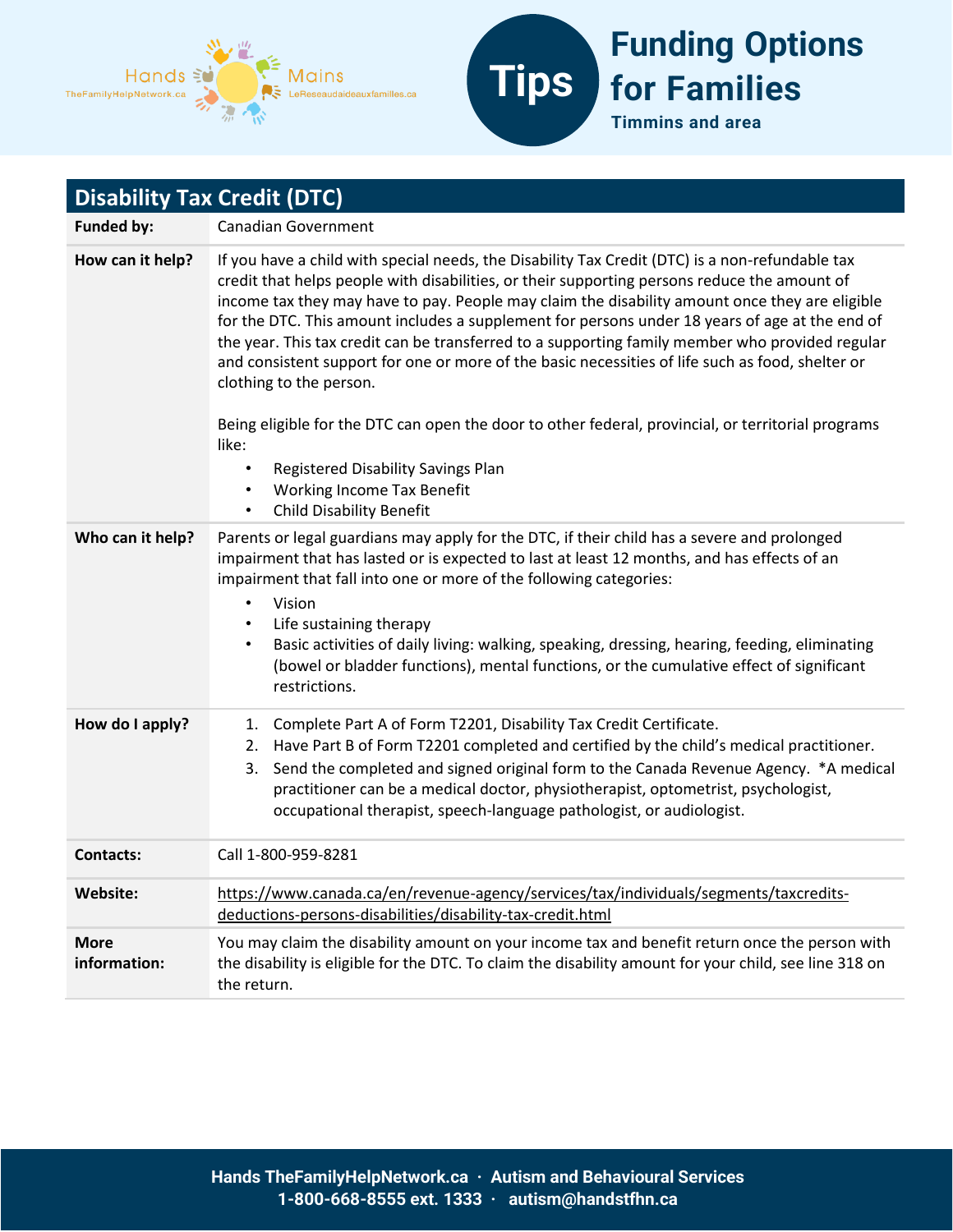



| <b>Community Living Respite</b> |                                                                                                                                                                                                                                                                                                                                                                                                                                                                                                                                                                                                                   |  |
|---------------------------------|-------------------------------------------------------------------------------------------------------------------------------------------------------------------------------------------------------------------------------------------------------------------------------------------------------------------------------------------------------------------------------------------------------------------------------------------------------------------------------------------------------------------------------------------------------------------------------------------------------------------|--|
| <b>Funded by:</b>               | Ministry of Children, Community and Social Services (MCCSS)                                                                                                                                                                                                                                                                                                                                                                                                                                                                                                                                                       |  |
| How can it help?                | As a parent or caregiver of a child or youth with special needs, you may need extra support or a<br>break from time to time. If eligible, we can help you by providing funding to purchase supports,<br>including relief from the day-to-day care of your child.                                                                                                                                                                                                                                                                                                                                                  |  |
| Who can it help?                | This program can help families who have a child:<br>Under 18 years of age<br>Living at home<br>$\bullet$<br>In need of intensive care and constant monitoring on a 24-hour basis<br>$\bullet$<br>Medically fragile and/or technology dependent, meeting one of the following criteria:<br>$\bullet$<br>Relies on medical and technological equipment, such as mechanical ventilators, apnea<br>$\circ$<br>monitors, renal dialysis, urinary catheters, colostomy bags<br>Is administered drugs intravenously<br>$\circ$<br>Relies on tracheotomy tube care, suctioning, oxygen support or tube feeding<br>$\circ$ |  |
| How do I apply?                 | Reach out to your local Community Living for a copy of the application.                                                                                                                                                                                                                                                                                                                                                                                                                                                                                                                                           |  |
| Website:                        | https://respiteservices.com/                                                                                                                                                                                                                                                                                                                                                                                                                                                                                                                                                                                      |  |
| <b>More</b><br>information:     | Each Community Living across the province has unique list of available services. We urge you to<br>reach out and see what supports match your family's needs                                                                                                                                                                                                                                                                                                                                                                                                                                                      |  |

| <b>Enhanced Respite Funding</b> |                                                                                                                                                                                                                                                                                                                                                                                                                                                                                                                                                                                                                                   |
|---------------------------------|-----------------------------------------------------------------------------------------------------------------------------------------------------------------------------------------------------------------------------------------------------------------------------------------------------------------------------------------------------------------------------------------------------------------------------------------------------------------------------------------------------------------------------------------------------------------------------------------------------------------------------------|
| <b>Funded by:</b>               | Ministry of Children, Community and Social Services                                                                                                                                                                                                                                                                                                                                                                                                                                                                                                                                                                               |
| How can it help?                | Respite care is a specialized service designed to provide scheduled relief for parents/guardians.                                                                                                                                                                                                                                                                                                                                                                                                                                                                                                                                 |
| Who can it help?                | This program can help families who have a child:<br>Living in Cochrane/Temiskaming Districts<br>Under 18 years old<br>With a diagnosis of ASD (Autism, Asperger Syndrome, PDD-NOS)<br>*Diagnosis report is required<br>To be used for In-Home or Out-Of-Home Respite or Organized Recreational Activities for the child<br>(i.e., sports, clubs, etc.)<br>Receipts must be provided on a quarterly basis, or future funding may be compromised.<br>Please note funding is per child, not per household. Custodial parents must arrange between<br>them how the funds are used to support their child's needs in all environments. |
| How do I apply?                 | Call Sarah Robinson 705-360-7100 ext 5433                                                                                                                                                                                                                                                                                                                                                                                                                                                                                                                                                                                         |
| <b>Contacts:</b>                | sarah.robinson@neofacs.org                                                                                                                                                                                                                                                                                                                                                                                                                                                                                                                                                                                                        |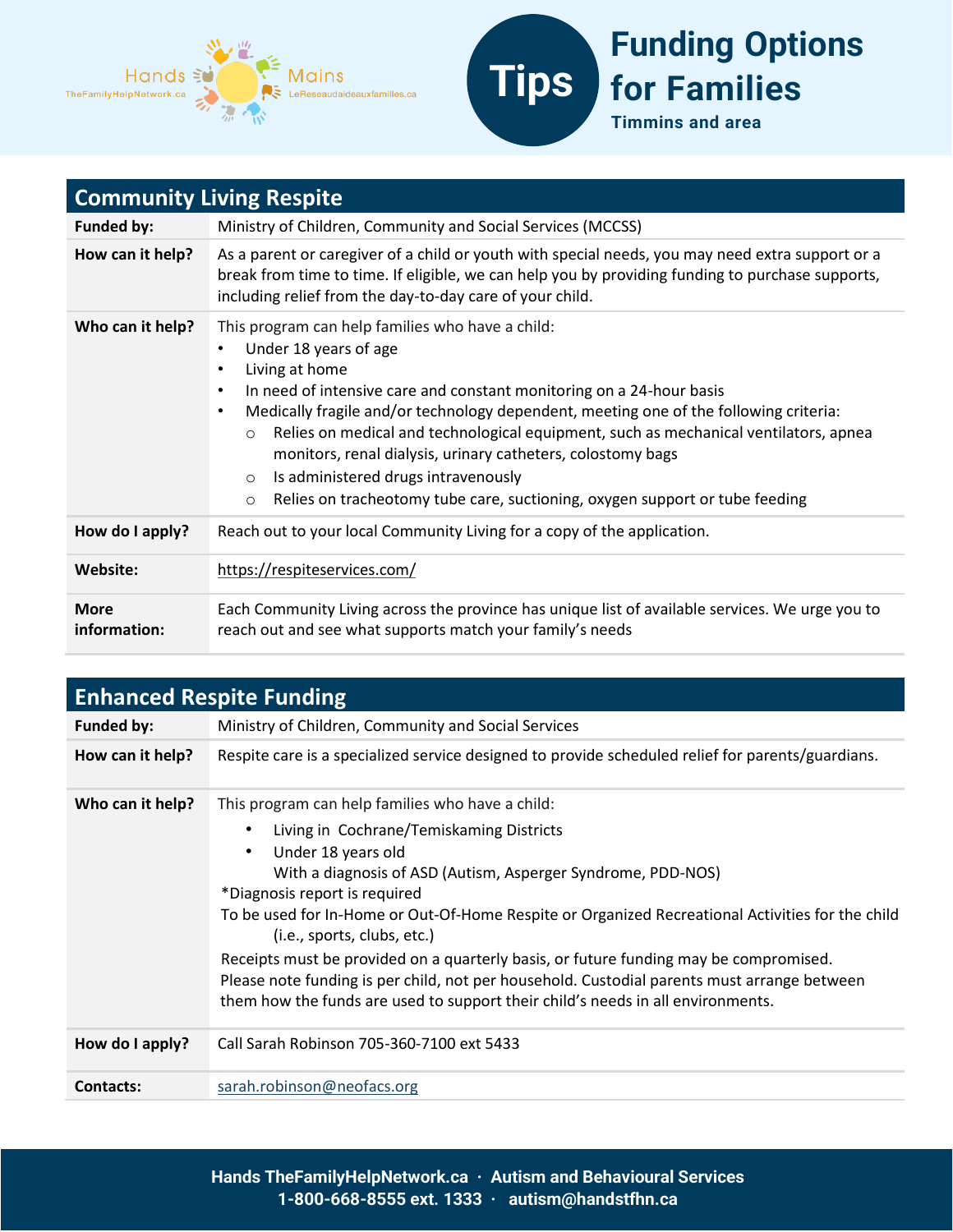



| Website:                    | www.neofacs.org                                                                                                                                                                                                                                                                                                                                                                                                                                                                                                                                                                                                                                                                                    |  |
|-----------------------------|----------------------------------------------------------------------------------------------------------------------------------------------------------------------------------------------------------------------------------------------------------------------------------------------------------------------------------------------------------------------------------------------------------------------------------------------------------------------------------------------------------------------------------------------------------------------------------------------------------------------------------------------------------------------------------------------------|--|
| <b>Access Better Living</b> |                                                                                                                                                                                                                                                                                                                                                                                                                                                                                                                                                                                                                                                                                                    |  |
| <b>Funded by:</b>           | Ministry of Children, Community and Social Services.                                                                                                                                                                                                                                                                                                                                                                                                                                                                                                                                                                                                                                               |  |
| How can it help?            | Respite care is a specialized service designed to provide scheduled relief for parents/guardians.                                                                                                                                                                                                                                                                                                                                                                                                                                                                                                                                                                                                  |  |
| Who can it help?            | This program can help families who have:<br>A child or children (birth to 18 years) with a physical and /or developmental disability, who<br>$\bullet$<br>meet(s) the established guidelines of the regions' Respite<br>Network. Access Better Living (ABL) will determine eligibility of those applying for this<br>service. Eligible families must complete an application. Based on the application, families<br>will receive respite dollars to hire workers. Families can then choose to purchase services<br>through ABL or hire their own respite worker(s).<br>An adult (18 year or over) with a developmental disability who requires specialized care as<br>per agency program criteria. |  |
| How do I apply?             | Call agency at (705) 268-2240                                                                                                                                                                                                                                                                                                                                                                                                                                                                                                                                                                                                                                                                      |  |
| <b>Contacts:</b>            | inquiries@accessbetterliving.ca                                                                                                                                                                                                                                                                                                                                                                                                                                                                                                                                                                                                                                                                    |  |
| Website:                    | https://www.accessbetterliving.ca/our-services/respite-care-program/                                                                                                                                                                                                                                                                                                                                                                                                                                                                                                                                                                                                                               |  |

| <b>Assistance for Children with Severe Disabilities (ACSD)</b> |                                                                                                                                                                                                                                                                                                                                                                                                                                                                                                                                                                                                                              |  |
|----------------------------------------------------------------|------------------------------------------------------------------------------------------------------------------------------------------------------------------------------------------------------------------------------------------------------------------------------------------------------------------------------------------------------------------------------------------------------------------------------------------------------------------------------------------------------------------------------------------------------------------------------------------------------------------------------|--|
| Funded by:                                                     | Ministry of Children, Community and Social Services (MCCSS)                                                                                                                                                                                                                                                                                                                                                                                                                                                                                                                                                                  |  |
| How can it help?                                               | This program helps parents with some of the extra costs of caring for a child with a severe<br>disability. This funding aims to help children with disabilities live as normal a life as possible at<br>home and in the community.<br>Depending on your household income, the size of your family and your child's disability related<br>costs, the program may provide between \$25 and \$500 a month to help with costs such as:<br>Travel to doctors' appointments, hospitals and other appointments related to the child's<br>٠<br>disability<br>Special shoes and clothes<br>٠<br>Parental relief, such as respite<br>٠ |  |
|                                                                |                                                                                                                                                                                                                                                                                                                                                                                                                                                                                                                                                                                                                              |  |
| Who can it help?                                               | Depending on income, this program can help families who have a child:<br>Under 18 years of age<br>٠<br>Living at home<br>٠<br>With a severe disability<br>٠                                                                                                                                                                                                                                                                                                                                                                                                                                                                  |  |